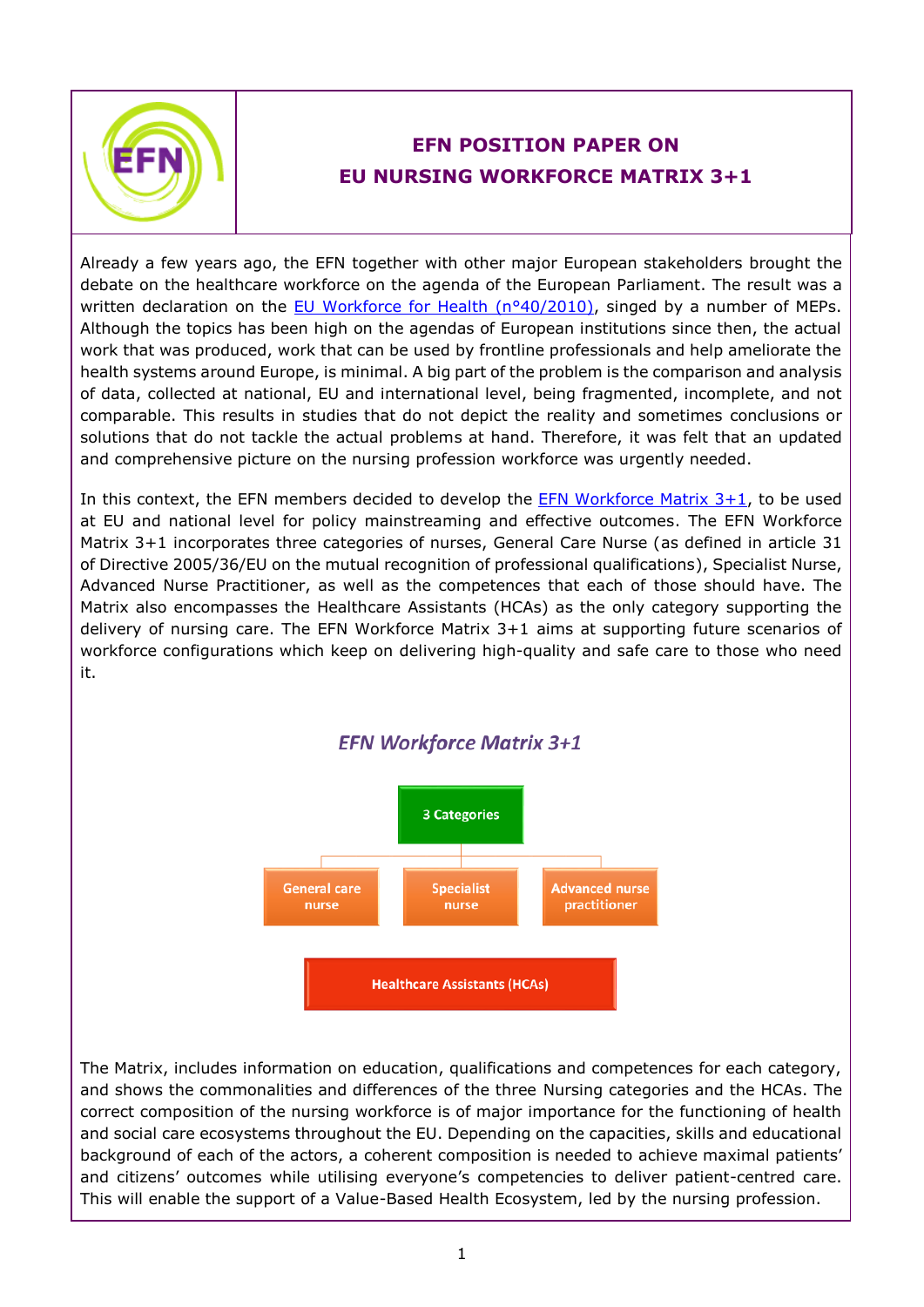These 3 categories are aiming to provide clarity not only to collect comparable data for planning and forecasting, but also on the European skills/competences, qualifications and occupations for the future health workforce development: the first category "General Care Nurse or Registered Nurse" is legally set out by EU law, Directive 2005/36/EC; the second category "Specialist Nurse" incorporates different specialities and length of education existing across the EU Member States, but the common trend is that the specialist education starts after achieving the qualifications of as General Care Nurse, through postgraduate studies. As such, the Specialist nurse complies with Directive 2005/36/EC. The third category "Advanced Nurse Practitioner" is a registered nurse who has acquired further knowledge and expertise, clinical judgment, skilled and self-initiated care, and research inquiry. This level is a highly-qualified workforce demanded for in clinical practice to face the major societal challenges.

The following graph gives a good overview of the differences in the categories:



Next to the categories of nurses, guiding principles concerning HCAs are developed by the EFN members, some representing HCAs thought their membership. The education and development of HCAs is an increasingly important issue for patient care across Europe, as healthcare systems are relying more and more on HCAs carrying out an ever-increasing number of duties, due to more pressure on health budgets and increased task shifting. Nurses play a crucial role in the supervision of HCAs and ensure an effective line of accountability between the registered nurse and the HCA. Although there is a clear distinction between HCAs and the three categories of nurses, it is crucial for nurses and the EFN to shape the debate on HCAs, as it goes forward.

The categories developed are included in the European multilingual classification system [ESCO](https://ec.europa.eu/esco/portal/home) (European Skills/Competences, qualifications and Occupation). Within a context of growing and changing healthcare needs, health system reform, and new and more exigent requirements of care, a broader understanding of the different roles and professional categories in the nursing care is needed, next to having a clear picture of the exact and comparable numbers of the entire nursing workforce. Therefore, the categories used to classify the professions need to be well defined and usable for statistical analysis. Due to their clear structure from a lower to a higher qualification level (Likert scale), the three categories proposed by the EFN are suitable to be used by statisticians and economists to conduct analysis which are trustworthiness and can be connected to outcomes.

The value-based health ecosystem needs to be based on trustful data to design 'fit for purpose' policies.